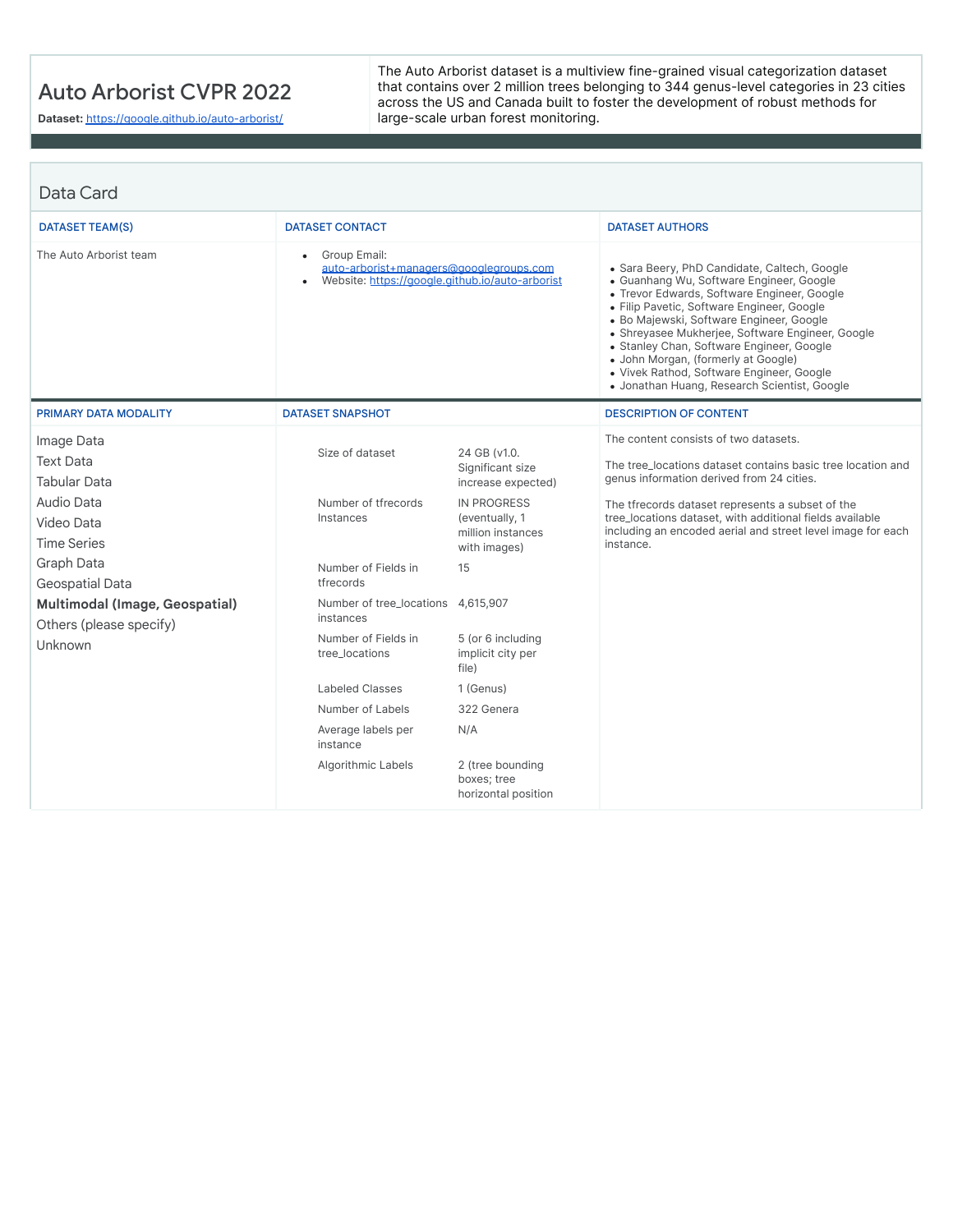|                                                                                                                                                                                                                                                                     | Human Labels<br>Other                                                                                                                                                                                                                                                                                                                                                                                                                                                                                                                                                                                                                                      | in streetlevel<br>image)<br>$~1$ (Genus)<br>*(streetlevel<br>images blurred<br>with help from<br>human labels)<br>N/A |                                                                                                                                                                                                                                                                                                                                                                                                                                                                                                                                                                                                                                                                                                                                                                                                                                                                                                                                                                                                                                     |  |
|---------------------------------------------------------------------------------------------------------------------------------------------------------------------------------------------------------------------------------------------------------------------|------------------------------------------------------------------------------------------------------------------------------------------------------------------------------------------------------------------------------------------------------------------------------------------------------------------------------------------------------------------------------------------------------------------------------------------------------------------------------------------------------------------------------------------------------------------------------------------------------------------------------------------------------------|-----------------------------------------------------------------------------------------------------------------------|-------------------------------------------------------------------------------------------------------------------------------------------------------------------------------------------------------------------------------------------------------------------------------------------------------------------------------------------------------------------------------------------------------------------------------------------------------------------------------------------------------------------------------------------------------------------------------------------------------------------------------------------------------------------------------------------------------------------------------------------------------------------------------------------------------------------------------------------------------------------------------------------------------------------------------------------------------------------------------------------------------------------------------------|--|
| <b>DATASET SUBJECT</b>                                                                                                                                                                                                                                              | <b>EXAMPLE: DATA POINT</b>                                                                                                                                                                                                                                                                                                                                                                                                                                                                                                                                                                                                                                 |                                                                                                                       | <b>DATA FIELDS</b>                                                                                                                                                                                                                                                                                                                                                                                                                                                                                                                                                                                                                                                                                                                                                                                                                                                                                                                                                                                                                  |  |
| Sensitive Data about people<br>Non-Sensitive Data about people<br>Data about natural phenomena<br>Data about places and objects<br>Synthetically generated data<br>Data about systems or products and<br>their behaviors<br>Unknown<br>Others*<br>(*please specify) | <b>Example tree_locations datapoint:</b><br>Datapoint below is slightly modified (e.g. fake location), but<br>otherwise represents a typical example.<br>E.g. of Data Point:<br>IDX, SHAPE_LNG, SHAPE_LAT, GENUS, TAXONOMY_ID<br>057eeab4-1f14-11ec-93z5-eb8801c6f8d0,-85.82556863<br>059999, 37.5307416556, pyrus, 246<br><b>Example tfrecords datapoint:</b><br>Datapoint below is slightly modified (e.g. fake location,<br>redacted image bytes), but otherwise represents a typical<br>example. It corresponds to the instance above (to show<br>how tfrecords can be matched to tree_locations).<br>E.g. of Data Point:<br>features: {<br>feature: { |                                                                                                                       | Tree_locations: Contains the parsed and cleaned up tree<br>inventories of each city in the dataset, along with train/test<br>splits per city.<br>• IDX: An identifier for the row which is unique to the<br>city.<br>SHAPE_LNG: The longitude of the tree.<br>SHAPE_LAT: The latitude of the tree.<br>GENUS: The lowercase genus of the tree.<br>TAXONOMY_ID: A unique integer ID corresponding<br>to the genus. Note that this is indexed from 0.<br>Tfrecords: Contains train/test TFRecord files with one aerial<br>and blurred street level image per available tree for all cities<br>available in this release version. The trees are a subset of<br>the trees in tree locations.<br>$\bullet$ tree/<br>o id: bytes. An ID for the tree that is unique<br>across the release dataset.<br>tree_locations_idx: bytes. An ID which links<br>to the tree_locations/ CSV IDX for the tree.<br>$\circ$ city: bytes. The city where the tree is<br>located.<br>latitude: float. The ground truth latitude of<br>$\circ$<br>the tree. |  |
|                                                                                                                                                                                                                                                                     | key : "streetlevel/object/bbox/xmax"<br>value: {<br>float_list: $\{$<br>value: 0.99882144<br>value: 0.23218618<br>$\}$<br>$\}$<br>$\}$<br>feature: {<br>key : "streetlevel/center/x"<br>value: {                                                                                                                                                                                                                                                                                                                                                                                                                                                           |                                                                                                                       | longitude: float. The ground truth longitude<br>$\circ$<br>of the tree.<br>genus/<br>$\circ$<br>a label: int64. Holds the ground truth<br>label number representing the tree's<br>genus.<br>genus: bytes. The ground truth<br>m.<br>genus of the tree.<br>image/<br>o aerial/<br>■ encoded: bytes. An encoded aerial<br>JPEG image of the tree<br>approximately centered on its trunk.<br>streetlevel/<br>$\circ$<br>■ encoded: bytes. An encoded street<br>level JPEG image of the tree.<br>Non-vegetation pixels are blurred.                                                                                                                                                                                                                                                                                                                                                                                                                                                                                                     |  |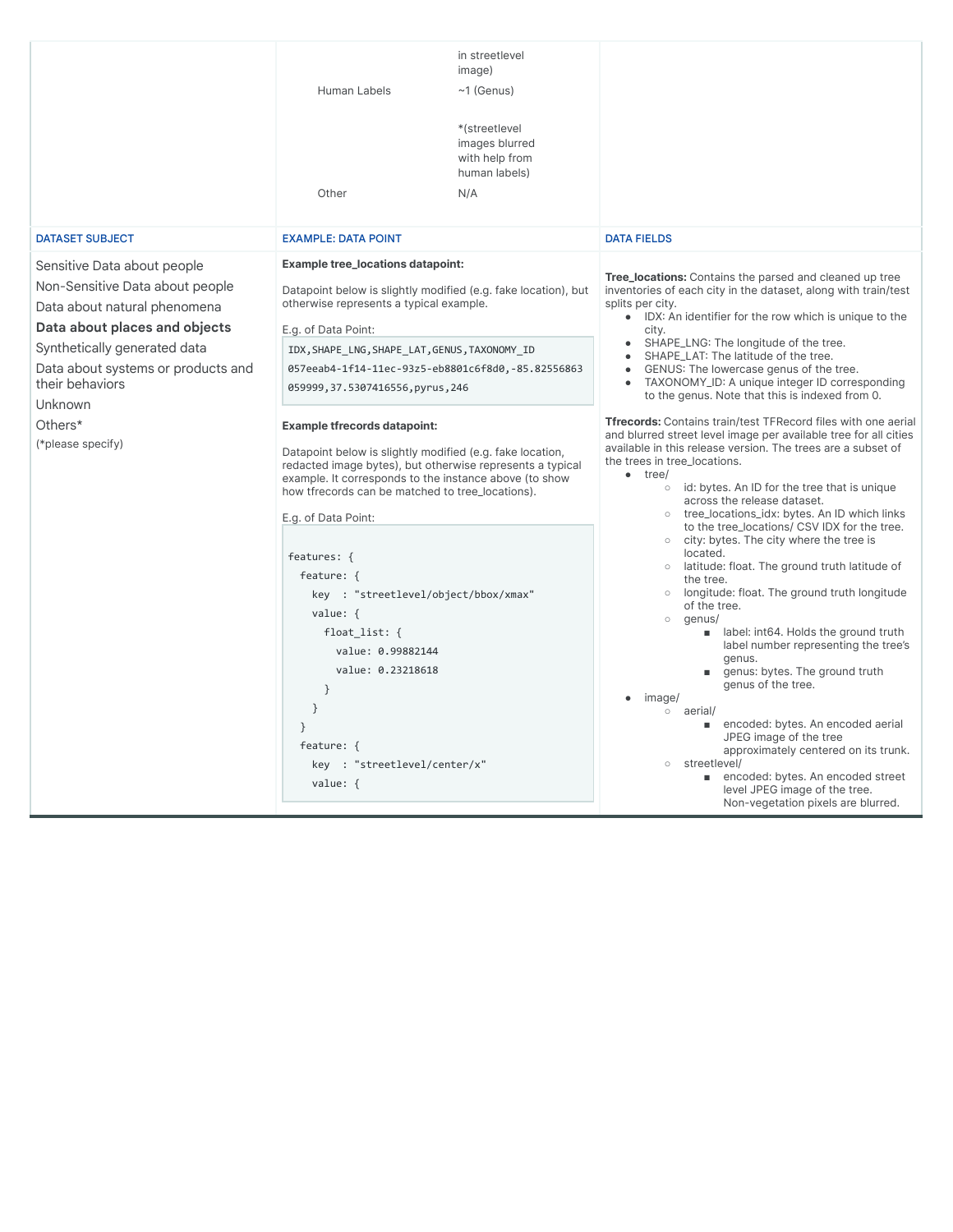| $int64_{list:}$<br>value: 410<br>$\}$<br>$\}$<br>$\}$<br>feature: {<br>key : "streetlevel/object/bbox/xmin"<br>value: $\{$<br>float_list: {<br>value: 0.90714884<br>value: 0.0040578335<br>$\mathcal{F}$<br>$\}$<br>$\}$<br>feature: {<br>key : "tree/genus/label"<br>value: $\{$<br>$int64$ <sup>list:</sup> {<br>value: 246<br>$\}$<br>$\}$<br>$\mathcal{F}$<br>feature: {<br>key : "tree/city"<br>value: {<br>bytes_list: $\{$<br>value: "Bloomington"<br>$\}$<br>$\}$<br>$\mathcal{F}$<br>feature: {<br>key : "tree/genus/genus"<br>value: {<br>bytes_list: {<br>value: "pyrus"<br>$\}$ | ٠<br>٠ | capturetime: bytes. The month and<br>year that the street level image was<br>captured.<br>bbox/: float_lists. Represent tree<br>detection bounding boxes (based on<br>Open Images) as regions scaled from<br>$[0, 1]$ , with $(0, 0)$ representing the<br>top-left corner of the image.<br>xmin<br>$\bullet$<br>xmax<br>$\bullet$<br>ymin<br>ymax<br>$\bullet$<br>center/:<br>• x: int64. Represents an<br>approximate (but noisy)<br>location for the horizontal<br>center pixel of the tree in the<br>image.<br>• y: int64. This is always set to<br>half of the image height. It is<br>provided for convenience. |
|---------------------------------------------------------------------------------------------------------------------------------------------------------------------------------------------------------------------------------------------------------------------------------------------------------------------------------------------------------------------------------------------------------------------------------------------------------------------------------------------------------------------------------------------------------------------------------------------|--------|---------------------------------------------------------------------------------------------------------------------------------------------------------------------------------------------------------------------------------------------------------------------------------------------------------------------------------------------------------------------------------------------------------------------------------------------------------------------------------------------------------------------------------------------------------------------------------------------------------------------|
| }<br>$\}$<br>feature: {                                                                                                                                                                                                                                                                                                                                                                                                                                                                                                                                                                     |        |                                                                                                                                                                                                                                                                                                                                                                                                                                                                                                                                                                                                                     |
| key : "streetlevel/object/bbox/ymax"                                                                                                                                                                                                                                                                                                                                                                                                                                                                                                                                                        |        |                                                                                                                                                                                                                                                                                                                                                                                                                                                                                                                                                                                                                     |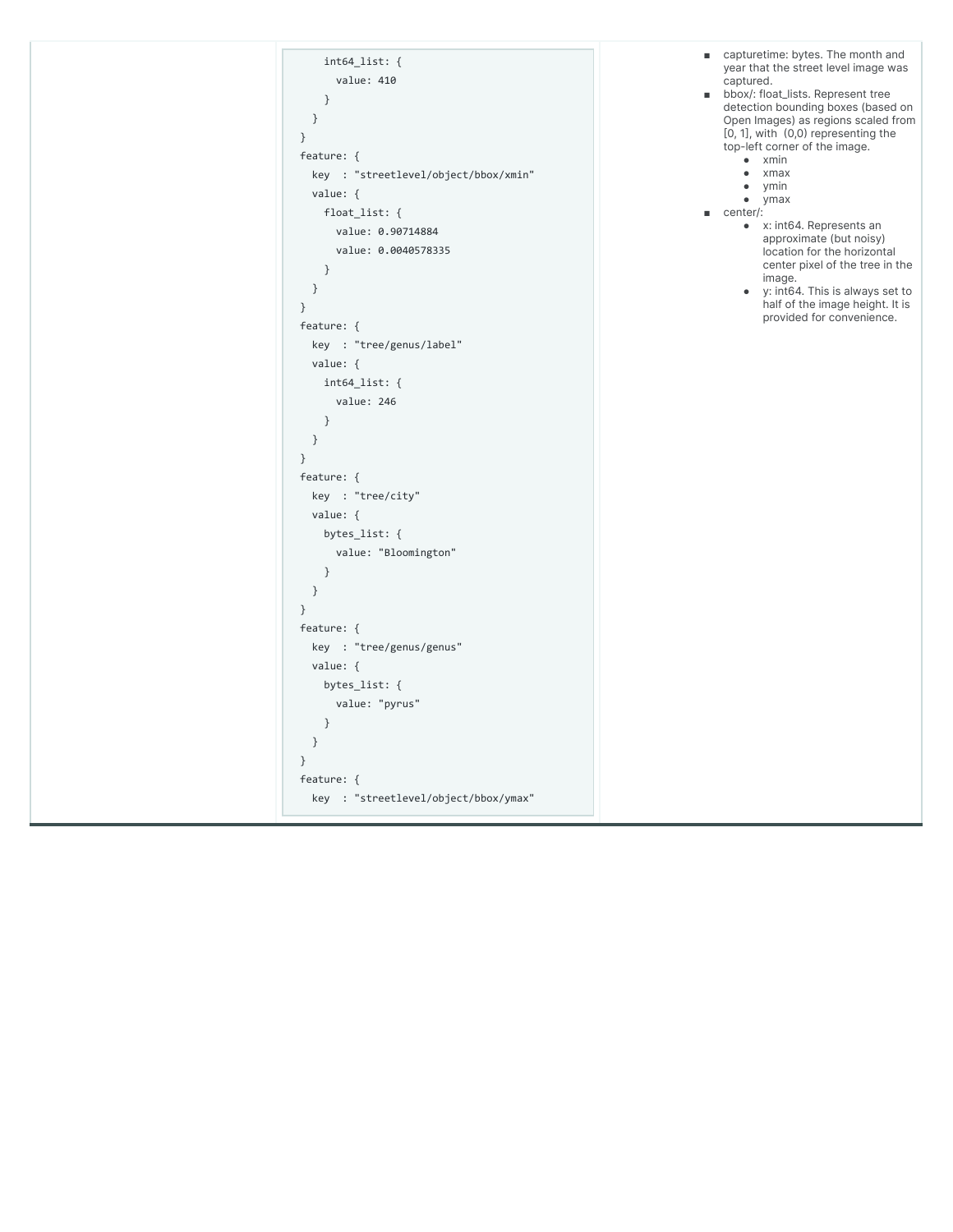| value: {                             |
|--------------------------------------|
| float_list: {                        |
| value: 0.59795773                    |
| value: 0.54920584                    |
| $\}$                                 |
| $\}$                                 |
| $\}$                                 |
|                                      |
| feature: {                           |
| key : "tree/id"                      |
| value: {                             |
| bytes_list: {                        |
| value: "6560451631306680540"         |
| $\}$                                 |
| $\}$                                 |
| $\}$                                 |
| feature: {                           |
| key : "streetlevel/object/bbox/ymin" |
| value: {                             |
| float_list: {                        |
| value: 0.29351664                    |
| value: 0.05435237                    |
|                                      |
| $\}$                                 |
| $\}$                                 |
| $\}$                                 |
| feature: {                           |
| key : "tree/latitude"                |
| value: {                             |
| float_list: {                        |
| value: 37.53074                      |
| $\}$                                 |
| $\}$                                 |
| $\}$                                 |
| feature: {                           |
| key : "streetlevel/encoded"          |
| value: {                             |
| bytes_list: {                        |
| value: "JPEGGoesHere"                |
|                                      |
| $\}$                                 |
| $\}$                                 |
| $\}$                                 |
|                                      |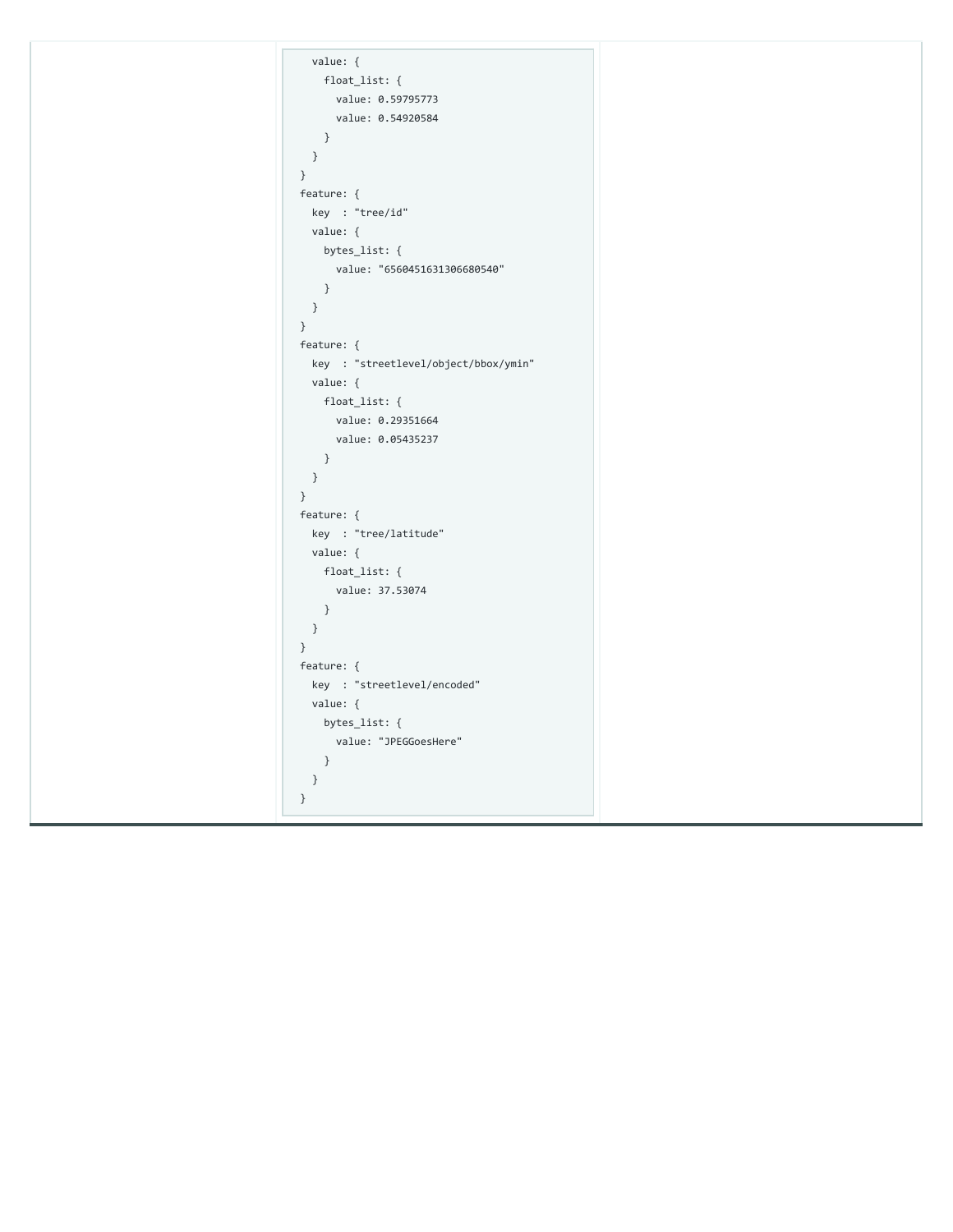| feature: {                             |
|----------------------------------------|
| key : "streetlevel/capturetime"        |
| value: {                               |
| bytes_list: {                          |
| value: "July 2019"                     |
| $\}$                                   |
| $\}$                                   |
| $\}$                                   |
| feature: {                             |
| key : "streetlevel/center/y"           |
| value: {                               |
| $int64\_list:$ {                       |
| value: 576                             |
| $\}$                                   |
|                                        |
| $\}$                                   |
| $\}$                                   |
| feature: {                             |
| key : "aerial/encoded"                 |
| value: {                               |
| bytes_list: {                          |
| value: "JPEGGoesHere"                  |
| $\}$                                   |
| $\}$                                   |
| $\}$                                   |
| feature: {                             |
| key : "tree/idx"                       |
| value: {                               |
| bytes_list: {                          |
| value:                                 |
| "057eeab4-1f14-11ec-93z5-eb8801c6f8d0" |
| $\}$                                   |
| $\}$                                   |
| $\}$                                   |
|                                        |
| feature: {                             |
| key : "tree/longitude"                 |
| value: {                               |
| float_list: {                          |
| value: -85.8255                        |
| $\}$                                   |
| $\}$                                   |
|                                        |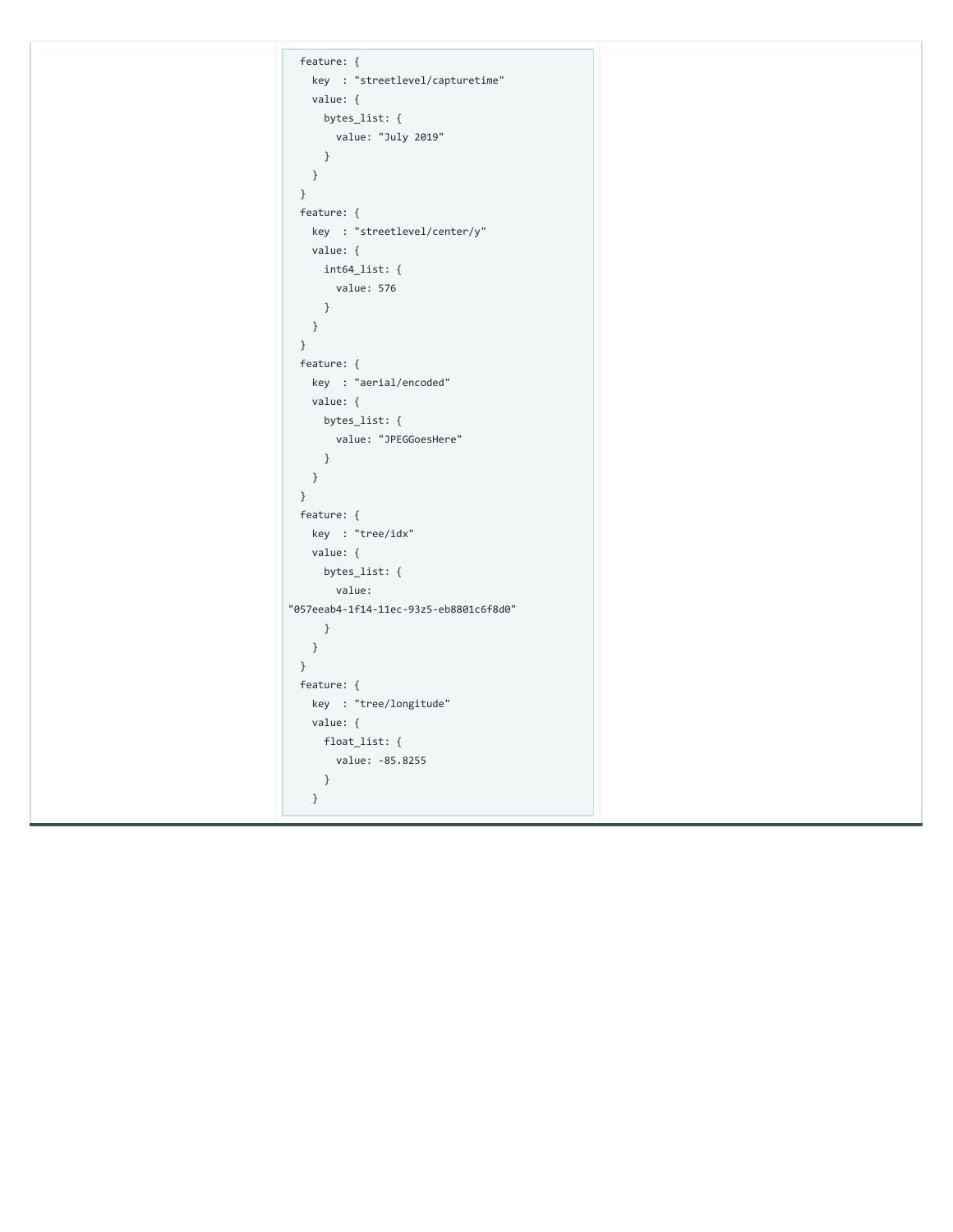|                                                                                                                                                             | $\}$<br>$\}$                                                                                                                                                                                                                                                                                                                                |                                                       |                                                                                                                                                                                                                                                                                                                                                                                                                                                                                 |
|-------------------------------------------------------------------------------------------------------------------------------------------------------------|---------------------------------------------------------------------------------------------------------------------------------------------------------------------------------------------------------------------------------------------------------------------------------------------------------------------------------------------|-------------------------------------------------------|---------------------------------------------------------------------------------------------------------------------------------------------------------------------------------------------------------------------------------------------------------------------------------------------------------------------------------------------------------------------------------------------------------------------------------------------------------------------------------|
| <b>DATASET PURPOSE(S)</b>                                                                                                                                   | <b>KEY DOMAINS OR APPLICATION(S)</b>                                                                                                                                                                                                                                                                                                        |                                                       | <b>PRIMARY MOTIVATION(S)</b>                                                                                                                                                                                                                                                                                                                                                                                                                                                    |
| Monitoring<br><b>Research</b><br>Production<br>Others (please specify)                                                                                      | Domains<br>Machine Learning, Object Recognition, Computer Vision,<br>Computing for the Environment, Environmental Monitoring,<br>Biodiversity Monitoring, Urban Planning<br>Problem Space<br>Multiview Recognition, Fine-Grained Visual Categorization,<br>Out-of-domain Recognition, Automated Urban Forest<br>Monitoring                  |                                                       | • Enable the computer vision community to tackle<br>impactful environmental challenges<br>• Provide a real-world benchmark for tree<br>categorization in cities from multiview data with<br>spatiotemporal structure<br>• Advocate for robust out-of-domain generalization<br>analysis for SOTA computer vision architectures via<br>cross-domain data splits<br>• Provide the largest ever fine-grained visual<br>categorization benchmark to the computer vision<br>community |
| <b>DATASET USAGE</b>                                                                                                                                        | <b>INTENDED AND/OR SUITABLE USE CASE(S)</b>                                                                                                                                                                                                                                                                                                 |                                                       | <b>UNSUITABLE USE CASE(S)</b>                                                                                                                                                                                                                                                                                                                                                                                                                                                   |
| Safe for production use<br>Safe for research use<br>Conditional use-some unsafe<br>applications<br>Only approved use<br>Others (please specify)             | • Developing a model to predict genera and reporting<br>its architecture and results against the Auto Arborist<br>benchmark<br>Running a large scale analysis of urban ecology in<br>North America and sharing conclusions from the<br>analysis                                                                                             |                                                       | • Republishing the Auto Arborist dataset or any data<br>derived from it (such as processed images or examples<br>of images) without authorization                                                                                                                                                                                                                                                                                                                               |
| SAFETY OF USE WITH OTHER DATA                                                                                                                               | <b>ACCEPTABLE TRANSFORMATIONS</b>                                                                                                                                                                                                                                                                                                           |                                                       | BEST PRACTICES FOR JOINING OR AGGREGATING WITH<br><b>DATASET</b>                                                                                                                                                                                                                                                                                                                                                                                                                |
| Safe to use with other data<br>Conditionally safe to use with other<br>data<br>Should not be used with other data<br>Unknown<br>Others*<br>(Please specify) | Joining with other datasets<br><b>Subsampling and splitting</b><br><b>Filtering</b><br>Joining input sources<br><b>Cleaning missing values</b><br><b>Anomaly detection</b><br><b>Grouping and summarizing</b><br><b>Scaling and reducing</b><br><b>Statistical transformations</b><br>Redaction or Anonymization<br>Others (please specify) |                                                       | The dataset comes with train/test splits. For benchmarks<br>against the dataset, we recommend following these strictly<br>in order for the benchmark to be comparable to others.                                                                                                                                                                                                                                                                                                |
| <b>VERSION STATUS</b>                                                                                                                                       | <b>DATASET VERSION</b>                                                                                                                                                                                                                                                                                                                      |                                                       | <b>MAINTENANCE PLAN</b>                                                                                                                                                                                                                                                                                                                                                                                                                                                         |
| Regularly Updated<br>New versions of the dataset have been or<br>will continue to be made available.                                                        | <b>Current Version</b><br><b>Last Updated</b><br><b>Release Date</b>                                                                                                                                                                                                                                                                        | 1.0<br>06/2022 (IN PROGRESS)<br>06/2022 (IN PROGRESS) | The Auto Arborist team intends to update the dataset with<br>new instances until 1 million tfrecords have been released.<br>After this, it expects to shift to Limited Maintenance, and<br>the number of instances may decrease over time for error<br>reasons mentioned below.                                                                                                                                                                                                 |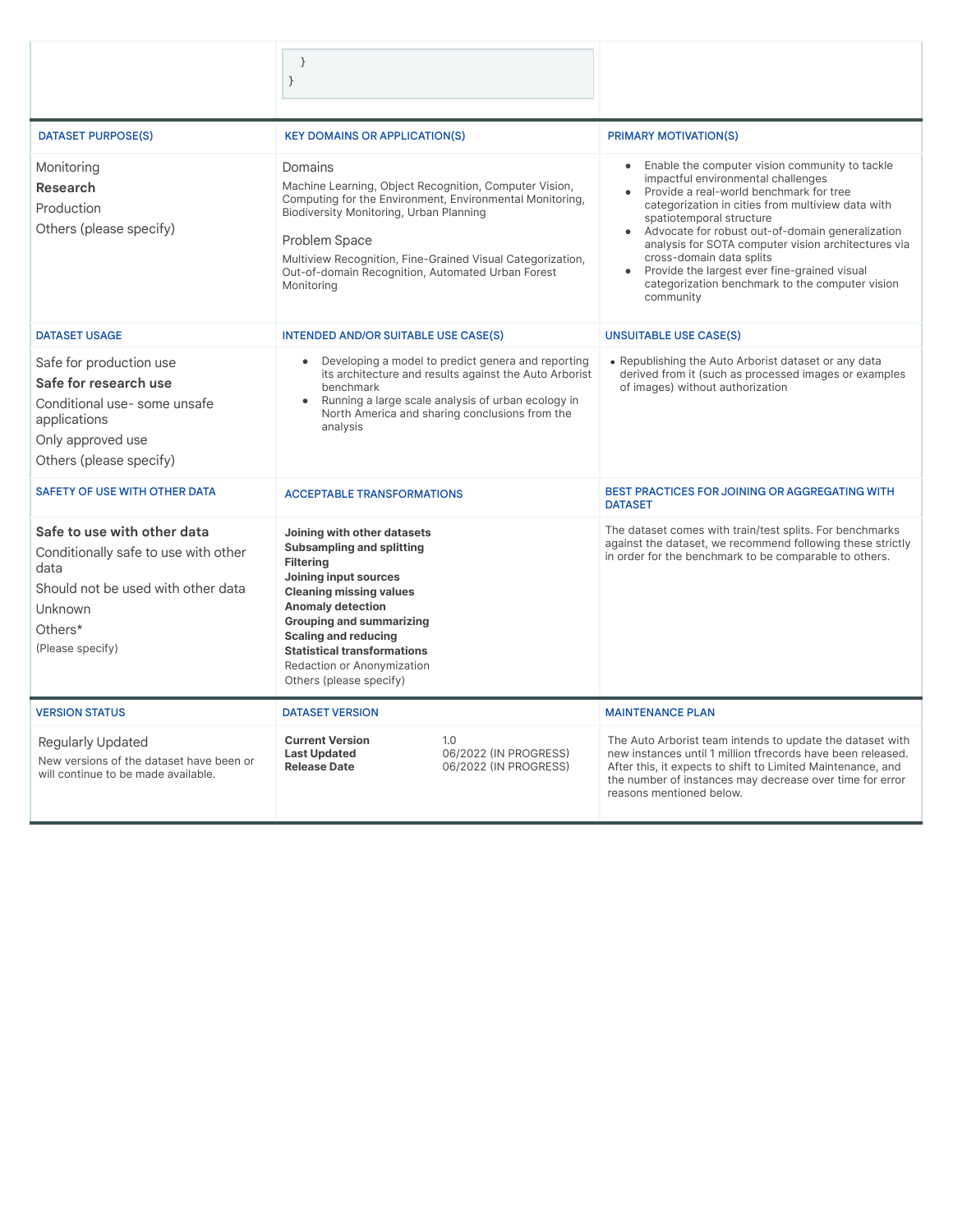| <b>Actively Maintained</b><br>No new versions will be made available, but<br>this dataset will be actively maintained,<br>including but not limited to updates to the<br>data.<br><b>Limited Maintenance</b><br>The data will not be updated, but any<br>technical issues will be addressed.<br>Deprecated<br>This dataset is obsolete or is no longer<br>being maintained.                                                                                                        |                                                                                                                                                                                                                                                                                                            | Versioning: Versions will be a M.m (Major.minor).<br>Major updates will usually add significant new<br>instances or perform significant error corrections,<br>while minor updates may be error corrections or<br>removal of ~1-10 instances. An example<br>progression may be: 1.0,2.0,2.1,3.0,<br>• Update: Major updates will normally occur<br>whenever all data which we intend to release for a<br>city is ready. Minor updates may happen at any<br>time as needed.<br>• Errors: The dataset is expected to have errors and<br>noise as described in the paper. These will<br>generally not be corrected unless there is a<br>significant reason to do so.<br>• Feedback: The Auto Arborist team welcomes<br>feedback. Please see the website for feedback<br>instructions.                                                                                                                                                                                    |
|------------------------------------------------------------------------------------------------------------------------------------------------------------------------------------------------------------------------------------------------------------------------------------------------------------------------------------------------------------------------------------------------------------------------------------------------------------------------------------|------------------------------------------------------------------------------------------------------------------------------------------------------------------------------------------------------------------------------------------------------------------------------------------------------------|----------------------------------------------------------------------------------------------------------------------------------------------------------------------------------------------------------------------------------------------------------------------------------------------------------------------------------------------------------------------------------------------------------------------------------------------------------------------------------------------------------------------------------------------------------------------------------------------------------------------------------------------------------------------------------------------------------------------------------------------------------------------------------------------------------------------------------------------------------------------------------------------------------------------------------------------------------------------|
| <b>ACCESS POLICY</b>                                                                                                                                                                                                                                                                                                                                                                                                                                                               | <b>RETENTION POLICY</b>                                                                                                                                                                                                                                                                                    | <b>WIPEOUT POLICY</b>                                                                                                                                                                                                                                                                                                                                                                                                                                                                                                                                                                                                                                                                                                                                                                                                                                                                                                                                                |
| Here are the Terms and Conditions<br><b>Access Prerequisites: Sign the</b><br>$\bullet$<br>Terms and Conditions of use, seen at<br>the link above.<br>Data Usage Policy: Non-commercial,<br>$\bullet$<br>non-exclusive, worldwide,<br>royalty-free, non-transferable and<br>non-sublicenseable license to use<br>(including reproducing and creating<br>derivative works of)<br>Access Control Lists: Users who<br>have signed the ToC<br><b>Exemptions &amp; Exceptions: None</b> | The retention policy is included in the ToC<br>There are no retention restrictions for the Auto Arborist<br>dataset<br><b>Retention Duration: None</b><br>$\bullet$<br><b>Retention Steps: None</b><br>$\bullet$<br><b>Retention Policy: None</b><br><b>Exemptions &amp; Exceptions: None</b><br>$\bullet$ | The wipeout policy is included in the ToC<br>Google may receive third party requests to take down or<br>blur a specific panorama on the Google Street View<br>website. Google may forward this request to Organization<br>and provide Organization with an updated version that<br>complies with the takedown request. Organization must<br>delete the Licensed Content originally delivered and replace<br>it with the updated Licensed Content provided by Google.<br>Wipeout Duration: <summarize here=""><br/>Deletion Event Steps: If a third party requests<br/><math>\bullet</math><br/>street level imagery to be blurred or taken down, a<br/>new, compliant version of the dataset will be sent to<br/>all users. They will be asked to delete the prior<br/>version of the dataset and work with the new one<br/>going forward.<br/>• Post-deletion Obligations: <summarize here=""><br/><b>Exemptions &amp; Exceptions: None</b></summarize></summarize> |
| <b>DATA COLLECTION METHODS</b>                                                                                                                                                                                                                                                                                                                                                                                                                                                     | <b>DATA SOURCES</b>                                                                                                                                                                                                                                                                                        | <b>DATA COLLECTION</b>                                                                                                                                                                                                                                                                                                                                                                                                                                                                                                                                                                                                                                                                                                                                                                                                                                                                                                                                               |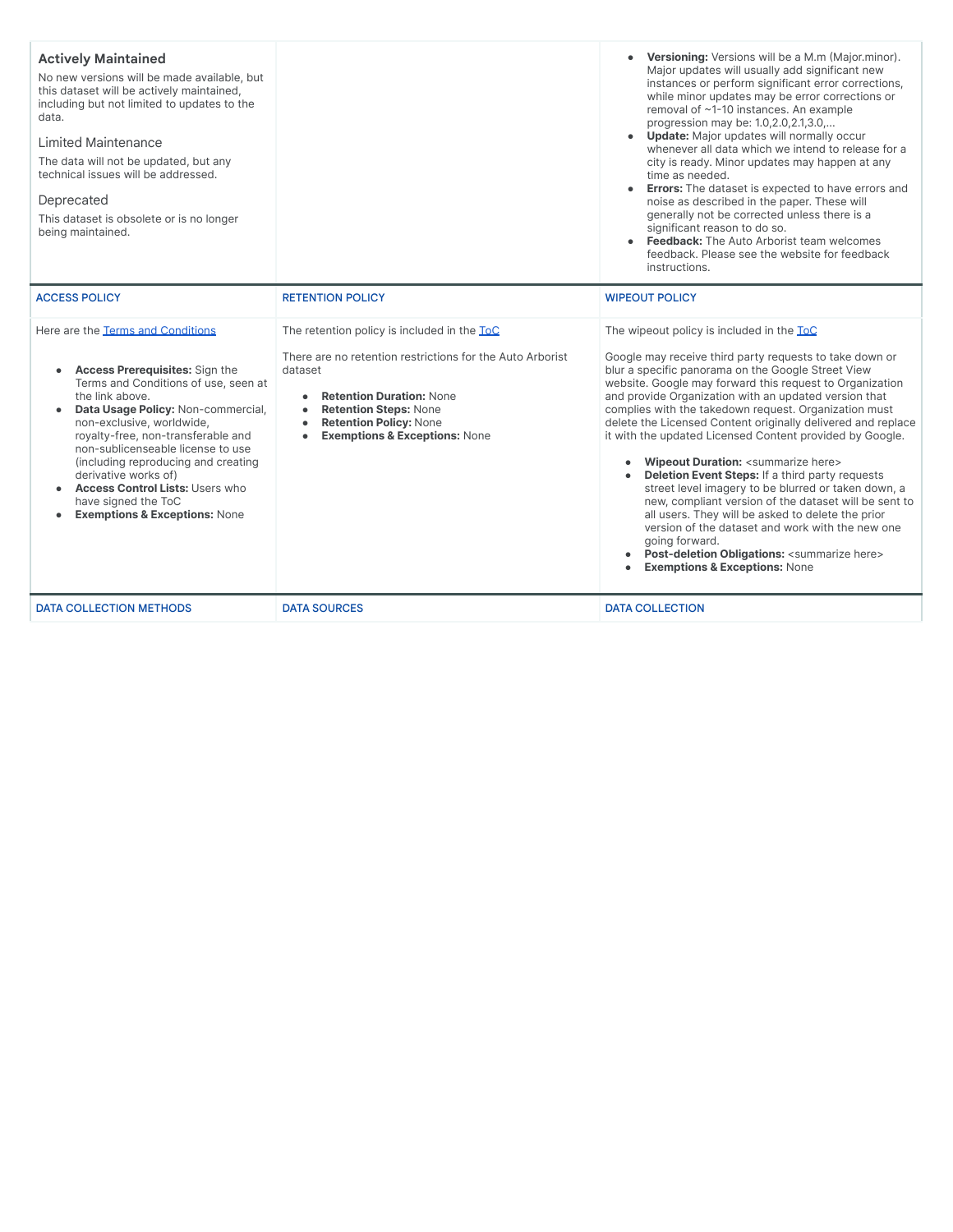| <b>API</b><br><b>Artificially Generated</b><br><b>Crowdsourced - Paid</b><br>Crowdsourced - Volunteer<br><b>Vendor Collection Efforts</b><br>Scraped or Crawled<br>Survey, forms or polls<br>Taken from other existing datasets<br>Unknown<br>To be determined<br><b>Others (Proprietary APIs)</b>                                                                                                                                                                      | City-generated Arboreal Censuses<br>Arboreal Censuses: These censuses are used by cities to<br>monitor their urban trees and are collected infrequently. We<br>have used censuses that are published publicly, all licensing<br>information is available in the supplementary material of our<br>CVPR 2002 paper.<br>Date of Collection: Nov 2020 - Nov 2021<br><b>Instrumentation:</b> Human-generated GPS locations and<br>categories of trees<br>Data Modality: Geospatial Data / Text Data<br>API<br>Google Street View API: An internal API used to access<br>Google Street View images.<br>Date of Collection: [April 2009 - June 2021]<br><b>Instrumentation: Street View Cameras</b><br>Data Modality: Image Data<br><b>API</b><br><b>Google Aerial API:</b> An internal API used to access aerial<br>imagery in cities.<br>Date of Collection: Approximately [Jan 2019-May 2022]<br>(we are unable to fully verify this range)<br><b>Instrumentation:</b> Low-flying aircraft and Satellite Imagery<br>Data Modality: Image Data<br><b>API</b><br>Google Semantic Segmentation API: An internal API that<br>provides semantic segmentation for Street View data. We<br>used the results from this API to blur PII for our data.<br>Date of Collection: [Jan 2022 - May 2022]<br><b>Instrumentation: Computer Vision Model</b><br>Data Modality: Image Masks | Crowdsourced<br><b>Collected and included</b><br>$\bullet$ none<br><b>Collected and excluded</b><br>Boxes around PII that was not blurred by our<br>$\bullet$<br>automated blurring based on internal APIs, used to<br>create the final human-verified, PII-obscured<br>images but not released |
|-------------------------------------------------------------------------------------------------------------------------------------------------------------------------------------------------------------------------------------------------------------------------------------------------------------------------------------------------------------------------------------------------------------------------------------------------------------------------|----------------------------------------------------------------------------------------------------------------------------------------------------------------------------------------------------------------------------------------------------------------------------------------------------------------------------------------------------------------------------------------------------------------------------------------------------------------------------------------------------------------------------------------------------------------------------------------------------------------------------------------------------------------------------------------------------------------------------------------------------------------------------------------------------------------------------------------------------------------------------------------------------------------------------------------------------------------------------------------------------------------------------------------------------------------------------------------------------------------------------------------------------------------------------------------------------------------------------------------------------------------------------------------------------------------------------------------------------------------------|-------------------------------------------------------------------------------------------------------------------------------------------------------------------------------------------------------------------------------------------------------------------------------------------------|
| <b>INCLUSION CRITERIA</b>                                                                                                                                                                                                                                                                                                                                                                                                                                               | <b>EXCLUSION CRITERIA</b>                                                                                                                                                                                                                                                                                                                                                                                                                                                                                                                                                                                                                                                                                                                                                                                                                                                                                                                                                                                                                                                                                                                                                                                                                                                                                                                                            | <b>DATA PROCESSING</b>                                                                                                                                                                                                                                                                          |
| Per-City Tree Instance records<br>Cities were selected based on availability of<br>tree inventory, the inventory's usage<br>restrictions, quality of the inventory, etc.<br>Cities were restricted to North America.<br>Records that were labeled with a genus that<br>was not mappable into the Catalog of Life<br>taxonomy were removed<br>Aerial Imagery<br>Images were obtained by querying a<br>proprietary API with the locations available<br>for each instance. | Per-City Tree Instance records<br><b>Quality:</b> Instances with invalid lat/Ing or lat/Ing that<br>$\bullet$<br>are outside of the expected city boundaries.<br>Instances which cannot be mapped to a genus, e.g.<br>because "palm" is not a genus; common typos (e.g.<br>"ginkgo" vs. "ginko") were corrected instead of<br>excluded.<br>Content: None?<br>Aerial Imagery<br><b>Quality: None.</b><br>$\bullet$<br><b>Content:</b> Instances without available imagery<br>(extremely rare).                                                                                                                                                                                                                                                                                                                                                                                                                                                                                                                                                                                                                                                                                                                                                                                                                                                                        | Per-City instance records were processed into a common<br>format. Each instance was supplemented with Aerial and<br>Street Level imagery.<br>Street Level Imagery<br>Street Level imagery was processed to generate tree<br>bounding box data and to blur pixels.                               |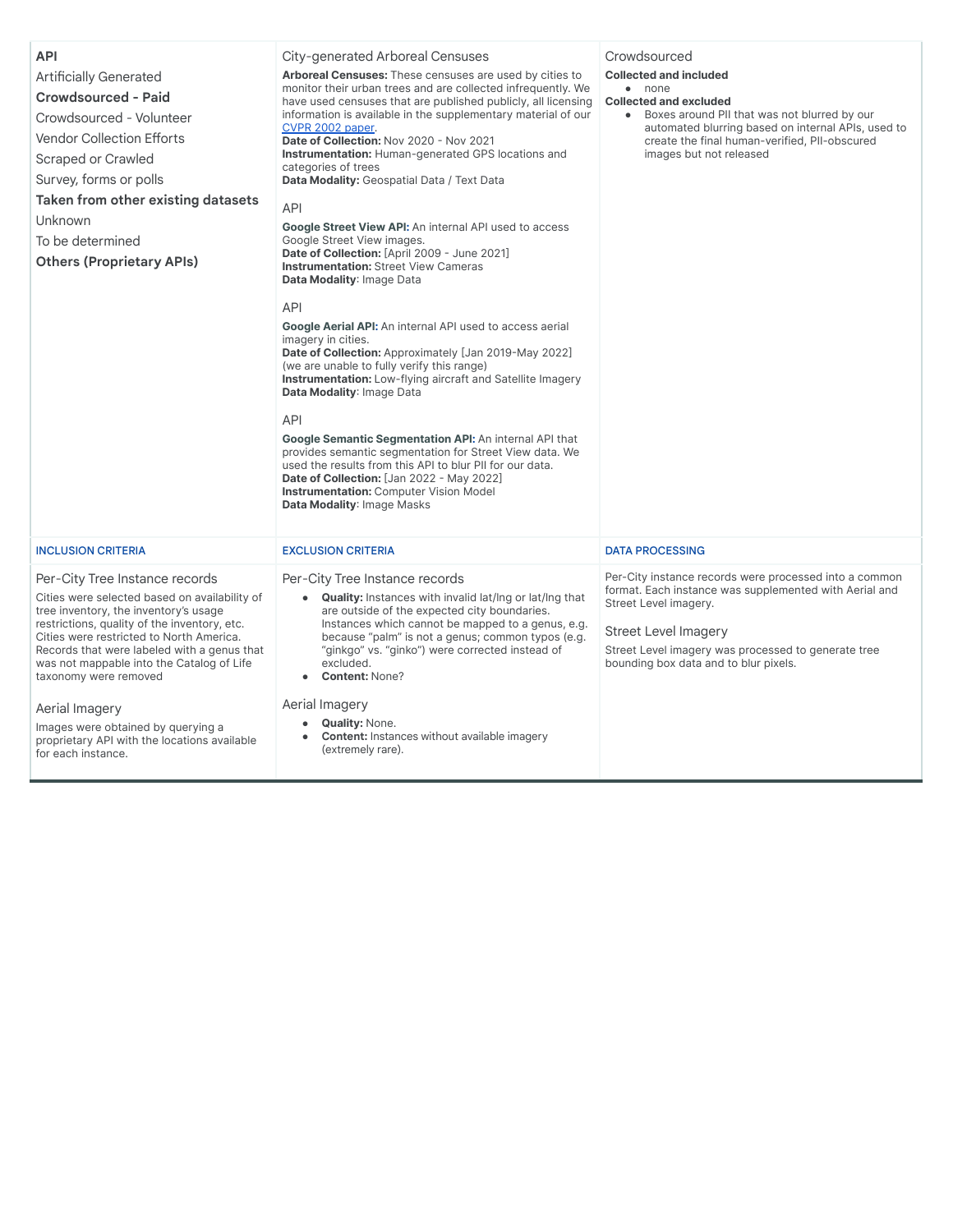| <b>Street Level Imagery</b><br>Street level images taken Jan 1, 2008 or later<br>which are expected to show the instance<br>tree within 10 meters based on a proprietary<br>geolocation API.                                                                                         | Street Level Imagery<br>• Quality: Images which are too blurry.<br>Content: Instances without available imagery. Images<br>which contain pixels with people or other S/PII. Images<br>which do not contain a minimum number of pixels<br>associated with trees based on a proprietary pixel<br>segmentation.                                                                                                                                                                               |                                                                                                                                                                                                                                                                                                                                                                                                                                                                                                                                                                                                                                                                            |
|--------------------------------------------------------------------------------------------------------------------------------------------------------------------------------------------------------------------------------------------------------------------------------------|--------------------------------------------------------------------------------------------------------------------------------------------------------------------------------------------------------------------------------------------------------------------------------------------------------------------------------------------------------------------------------------------------------------------------------------------------------------------------------------------|----------------------------------------------------------------------------------------------------------------------------------------------------------------------------------------------------------------------------------------------------------------------------------------------------------------------------------------------------------------------------------------------------------------------------------------------------------------------------------------------------------------------------------------------------------------------------------------------------------------------------------------------------------------------------|
| <b>SENSITIVE DATA</b>                                                                                                                                                                                                                                                                | <b>FIELDS WITH SENSITIVE DATA</b>                                                                                                                                                                                                                                                                                                                                                                                                                                                          | <b>SECURITY AND PRIVACY HANDLING</b>                                                                                                                                                                                                                                                                                                                                                                                                                                                                                                                                                                                                                                       |
| <b>User Content</b><br>User Metadata<br><b>User Activity Data</b><br>Identifiable Data<br>S/PII<br><b>Business Data</b><br>Employee Data<br>Pseudonymous Data<br>Anonymous Data<br><b>Health Data</b><br>Children's Data<br>None<br>Others*<br>(*please specify)                     | Intentionally Collected Sensitive Data<br>none<br>Unintentionally Collected Sensitive Data<br>streetlevel/encoded: Identifiable houses, cars, or people<br>in street level imagery                                                                                                                                                                                                                                                                                                         | Blurring S/PII in street level imagery<br>• Filtering images that contain people or license<br>plates: We first used an internal privacy API to filter<br>out any images that had visible human pixels<br>Automated blurring with internal Semantic<br>Segmentation API: Next we blur all pixels that are<br>not "tree", "sky", "paved_road", "dirt_road",<br>"sidewalk", "crosswalk", "water", or "mountain"<br>using an internal semantic segmentation API<br>Human verified S/PII removal: Finally, we used<br>Crowd Compute to detect and draw boxes around<br>any S/PII that was still visible after our automated<br>method and blurred the interior of those boxes. |
| <b>TRANSFORMATIONS APPLIED</b>                                                                                                                                                                                                                                                       | <b>FIELDS TRANSFORMED</b>                                                                                                                                                                                                                                                                                                                                                                                                                                                                  | <b>LIBRARIES AND METHODS USED</b>                                                                                                                                                                                                                                                                                                                                                                                                                                                                                                                                                                                                                                          |
| <b>Anomaly Detection</b><br><b>Cleaning Mismatched Values</b><br><b>Cleaning Missing Values</b><br><b>Converting Data Types</b><br>Data Aggregation<br><b>Dimensionality Reduction</b><br>Joining Input Sources<br><b>Redaction or Anonymization</b><br>Others*<br>(*Please specify) | <b>Cleaning Mismatched Values</b><br>• Genus (fixed common typos)<br><b>Converting Data Types</b><br>Genus: Label<br>tree_locations.SHAPE_LNG: tfrecords.tree/longitude<br>(downcast to 32 bit float)<br>tree_locations.SHAPE_LAT: tfrecords.tree/latitude<br>(downcast to 32 bit float)<br>Redaction or Anonymization<br>streetlevel/encoded (blurring)<br>$\bullet$<br>streetlevel/capturetime (reduced timestamp<br>granularity)<br>Various internal fields are removed for the release | Blurring S/PII for anonymization: Internal Google<br>Semantic Segmentation API, pixels potentially<br>containing S/PII are blurred using a gaussian kernel                                                                                                                                                                                                                                                                                                                                                                                                                                                                                                                 |
| <b>SAMPLING METHOD(S)</b>                                                                                                                                                                                                                                                            | <b>SAMPLING CHARACTERISTIC(S)</b>                                                                                                                                                                                                                                                                                                                                                                                                                                                          | <b>SAMPLING CRITERIA</b>                                                                                                                                                                                                                                                                                                                                                                                                                                                                                                                                                                                                                                                   |